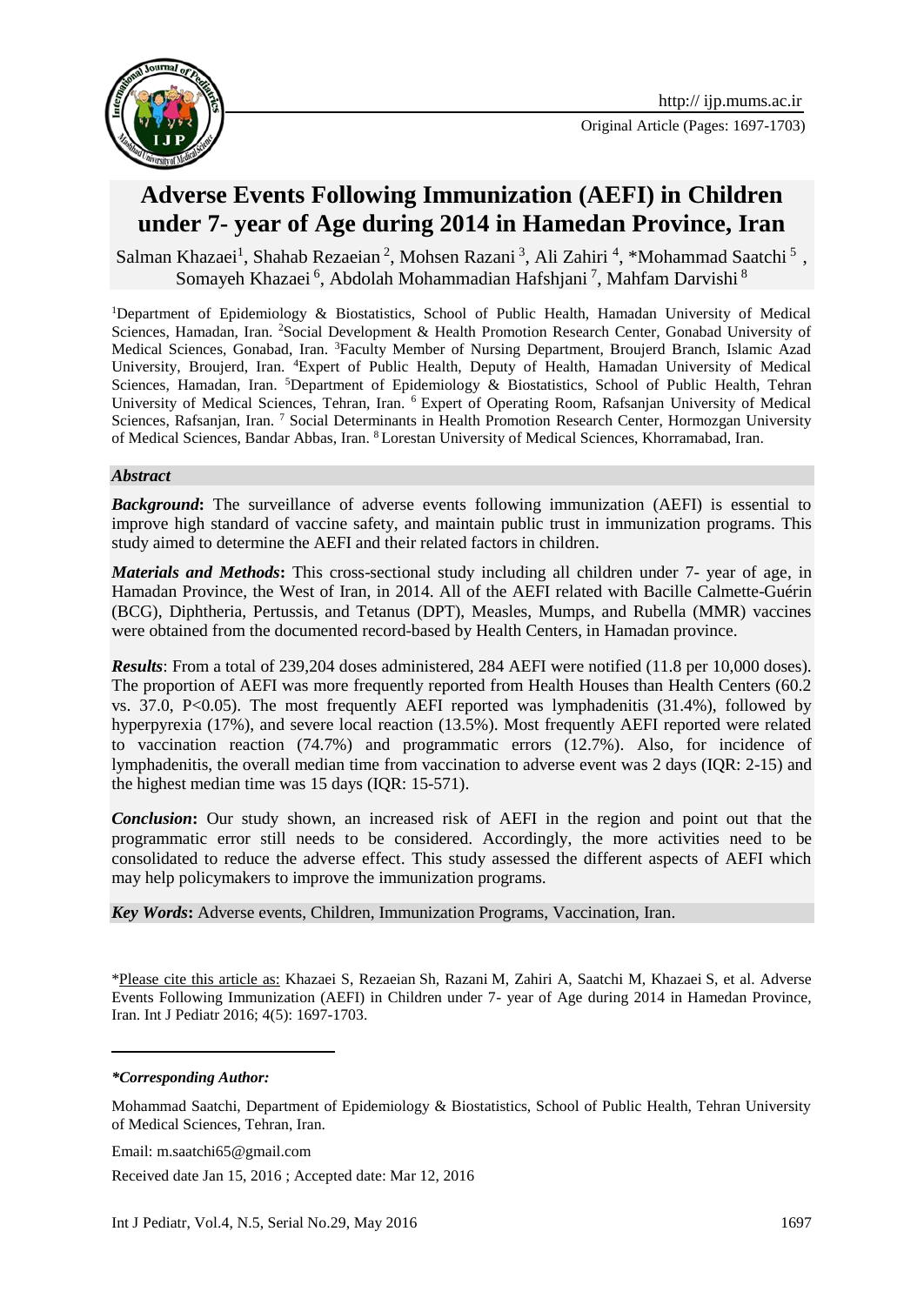# **1- INTRODUCTION**

 The main goal of immunization is the prevention of infectious diseases in the community [\(1\)](#page-5-0). According to World Health Organization (WHO) reports, some important achievements such as a dramatic decline in childhood mortality, increase in life expectancy, reduction in mortality and morbidity of infectious diseases are associated with immunization [\(2-](#page-5-1)4). The national immunization program was established in 1981 in Iran. In the past decades, this program has played an important role in controlling, elimination, and eradication of vaccine-preventable diseases [\(5\)](#page-5-2). In addition, Iran has achieved the immunization coverage of 90% as an essential issue to prevent childhood infections suggested by WHO [\(6-10\)](#page-5-3).

Although immunization with modern vaccines has the incredible results in decreasing infectious diseases, there is no vaccine free from adverse effects. Accordingly, the surveillance of adverse events following immunization (AEFI) to improve high standard of vaccine safety, and maintain public trust in immunization programs has been suggested [\(11,](#page-5-4) [12\)](#page-5-5).

AEFI are caused by some reasons including vaccine product, vaccine quality, immunization error or program error, and coincidental event [\(13\)](#page-5-6). Sometimes there is no cause-specific reason for AEFI. Several studies have reported the AEFI in both developed and developing countries [\(12,](#page-5-5) [14\)](#page-6-0). A study conducted a two-year project of post-marketing surveillance of AEFI and revealed the increasing of number of reported AEFI [\(11\)](#page-5-4).

In Iran, AEFI surveillance system is performed to monitor the suspected adverse events related to immunization. The main objectives of an effective and efficient surveillance system are to reflect health related events based on time, place, and person. This study therefore aimed to

determine AEFI and their related factors in Hamadan province, Iran.

# **2- MATERIALS AND METHODS**

 This cross-sectional study including all children under 7-year of age was in Hamadan Province, the west of Iran, in 2014. Documented record-based on AEFI was done by Health Centers in the entire Province. In this regard, the rural primary health-care workers (*Behvarz* workers) in rural areas and the health technicians (known as the *Health Kardan*, with two years of college education) in urban areas report urgent (by 24 hours) and non-urgent (monthly) records which were addressed to those children who experienced any AEFI after immunization.

All cases of death due to result of vaccination, hospitalization, and adverse effects leading to tension in public opinion were considered as urgent and the rest of adverse effects as non-urgent reports. The data including gender, location, gestational age, hospitalization history, inoculation place, type of adverse effect, time between inoculation and incidence of adverse effect and its cause was collected using a checklist. In this study, we used information on AEFI after immunization with BCG, DPT, Measles, MMR vaccines. Descriptive analysis and also Chi-square test at the 5% significance level were used for data analysis using Stata 11 software (StataCorp, College Station, TX, USA).

## **3- RESULTS**

 A total of 239,204 doses of vaccine were injected; 31,943 doses were BCG, 146,322 DPT, and 60,939 doses were MMR. Totally, 284 (11.8 per 10,000 doses) AEFI have been signaled in 2014 year. The signaled AEFI of BCG, DPT, and MMR were 35.4, 10, and 2.5 cases per 10,000 doses, respectively. The incidence of AEFI was 12.9 in boys and 10.8 in girls per 10,000 doses. Also, the incidence by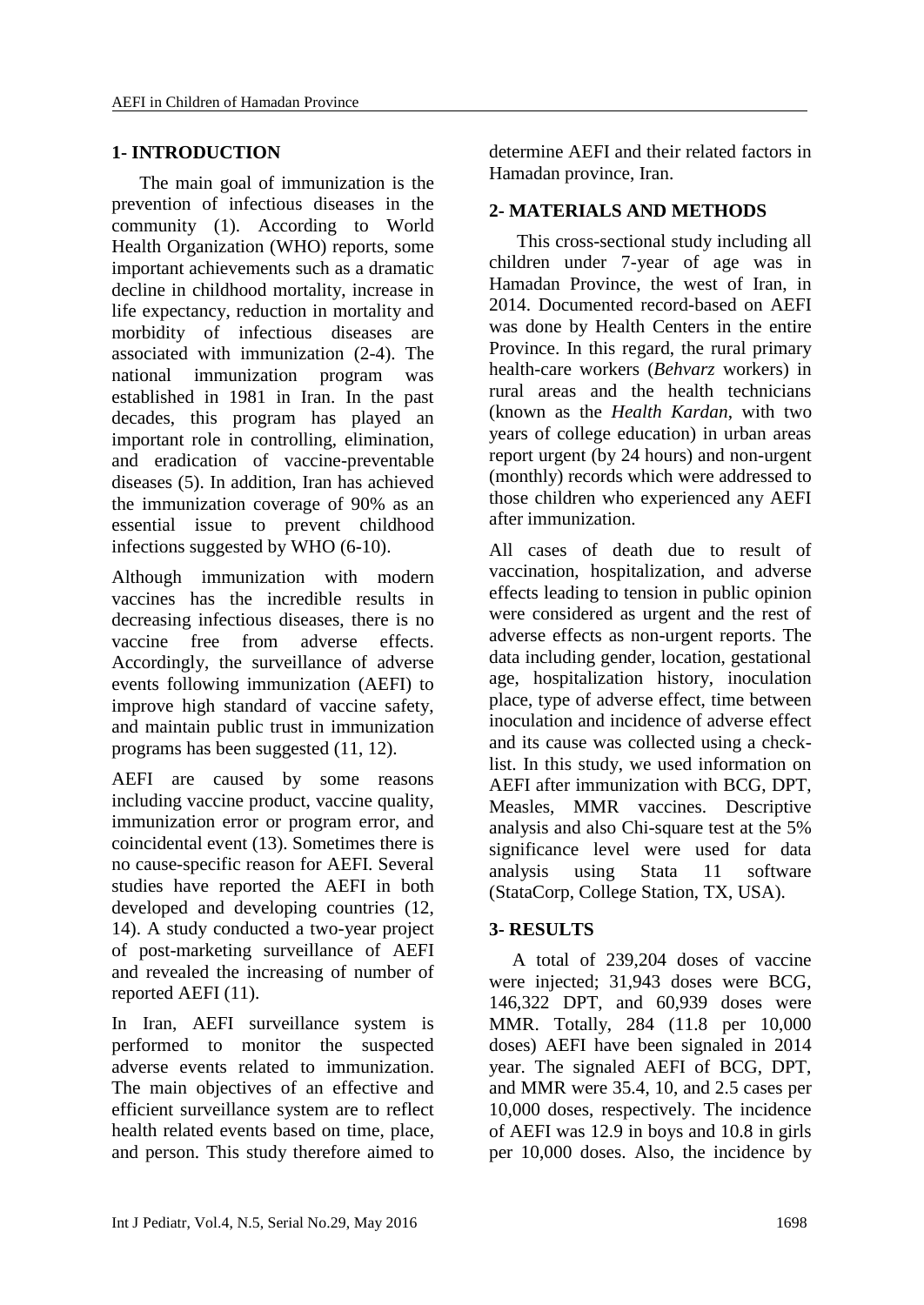residency was 15.5 in rural and 9.9 per 10,000 doses in urban.

**Table.1** shows the frequency of AEFI by gender, residency, maturity, vaccination site, and type of vaccine. The proportion of AEFI was greater than boys (56.0%) compared to girls (44.0%) (Male to Female ratio: 1.3), without statistical significance  $(P=0.729)$ . The proportion of AEFI was more frequently reported from Health Houses than Health Centers (60.2 vs. 37.0, P=0.001). Rural children and term ones, has been encountered with AEFI. The frequency of AEFI by type of reaction is shown in (**Figure.1**). Most frequently reported AEFI were: lymphadenitis (31.4%), hyperpyrexia

(17%), severe local reactions (13.5%), redness and pain at the injection site (5.7%), abscess (4.2%), and seizures/convulsions (3.2%), respectively. The number of AEFI by types of immunization errors is shown in (**Figure.2**). Most frequently reported AEFI were related to vaccination reaction (74.7%) and programmatic errors (12.7%).

**Table.2** shows the time from vaccination to the incidence of adverse events by type of AEFI. The overall median time from vaccination to adverse event was 2 days (IQR: 2-15). The highest median time of 15 days (IQR: 15-571) was seen for incidence of lymphadenitis.

**Table 1**: Frequency of AEFI by gender, residency, maturity, vaccination site, and type of vaccine in Hamadan, Iran, 2014

| Variable           | Subgroup              |            | Type of vaccine |            |         |           |
|--------------------|-----------------------|------------|-----------------|------------|---------|-----------|
|                    |                       | <b>MMR</b> | <b>DPT</b>      | <b>BCG</b> | P-value | Total     |
| Gender             | Boy                   | 7(4.4)     | 86(53.7)        | 67(41.9)   | 0.729   | 160(56.0) |
|                    | Girl                  | 8(6.4)     | 64(51.6)        | 52(41.9)   |         | 124(44.0) |
| Residency          | Urban                 | 8(6.7)     | 46(38.7)        | 65(54.6)   | 0.001   | 119(42.0) |
|                    | Rural                 | 7(4.2)     | 104(63.0)       | 54(32.7)   |         | 165(58.0) |
| Maturity           | Term                  | 12(4.6)    | 138(53.1)       | 110(42.3)  | 0.025   | 260(91.5) |
|                    | Preterm               | 3(12.5)    | 12(50.0)        | 9(37.5)    |         | 24(9.5)   |
| Vaccination site   | <b>Health Houses</b>  | 10(5.8)    | 109(64.0)       | 52(30.2)   | 0.001   | 171(60.2) |
|                    | <b>Health Centers</b> | 5(4.8)     | 37(35.2)        | 63(60.0)   |         | 105(37.0) |
| Other <sup>*</sup> |                       | 0(0.0)     | 4(50.0)         | 4(50.0)    |         | 8(2.8)    |
| Total              |                       | 15(5.2)    | 150(52.8)       | 119(42.0)  |         | 284       |

\*Other sites such as Hospitals and private system.



**Fig.1**: Frequency of AEFI reports by type of adverse reaction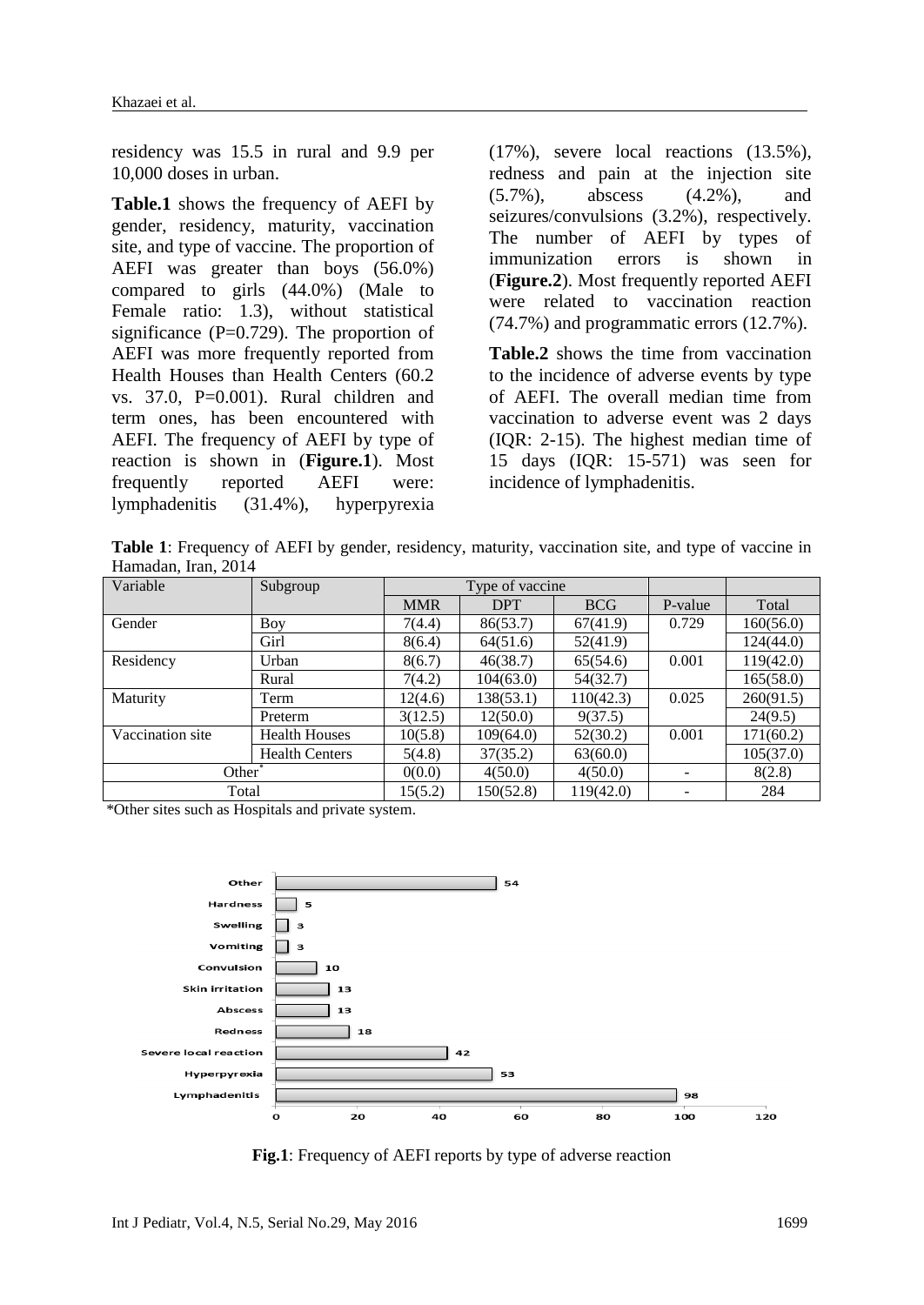

**Fig.2**: Percentage of AEFI by types of immunization errors

| Table 2: Time to the incidence of adverse events by type of adverse events following immunization |  |  |
|---------------------------------------------------------------------------------------------------|--|--|
|---------------------------------------------------------------------------------------------------|--|--|

|                       | Time from vaccination to report event |                |                |                |              |                |                  |                  |            |
|-----------------------|---------------------------------------|----------------|----------------|----------------|--------------|----------------|------------------|------------------|------------|
| <b>AEFI</b> type      | Median                                | On             | $1st$ day      | $2nd$ day      | $3rd$ day    | $4th$ day      | $5th$ day        | $6th$ day        | $> 7$ days |
|                       | (IQR)                                 | time*          |                |                |              |                |                  |                  |            |
| Lymphadenitis         | $15(15-571)$                          | 9              | 5              | 4              | 5            | $\overline{4}$ | 3                | $\theta$         | 68         |
| Hyperpyrexia          | $0(0-1)$                              | 17             | 10             | 2              | $\theta$     | 1              | $\boldsymbol{0}$ | $\boldsymbol{0}$ | $\theta$   |
| Severe local reaction | $1(0-3)$                              | 18             | 21             | 2              |              | $\Omega$       | $\overline{0}$   | $\overline{0}$   | $\Omega$   |
| Swelling<br>and       | $1(0-2)$                              | $\overline{c}$ | 11             | $\overline{c}$ | 2            |                | $\overline{0}$   | $\overline{0}$   | $\Omega$   |
| Redness               |                                       |                |                |                |              |                |                  |                  |            |
| Abscess               | $3(0-3)$                              | 3              | 3              | $\Omega$       |              | $\Omega$       | $\Omega$         | $\mathbf{0}$     | 5          |
| Convulsion            | 0(0)                                  | 8              | $\mathbf{0}$   | $\Omega$       | $\mathbf{0}$ | $\Omega$       | $\overline{0}$   | $\overline{0}$   | 2          |
| Skin irritation       | $1(1-3)$                              | 3              | $\overline{4}$ | $\overline{2}$ | $\theta$     | $\Omega$       | $\overline{0}$   | $\overline{0}$   | 2          |
| Vomiting              | 0(0)                                  | $\overline{2}$ | 1              | $\Omega$       | $\Omega$     | 1              |                  | $\overline{0}$   | $\Omega$   |
| Hardness              | $3(2-3)$                              | $\theta$       | 1              | 1              | 1            | 1              |                  | $\mathbf{0}$     |            |
| Other events          | $3(0-152)$                            | 6              | 12             | $\overline{4}$ | 6            | 2              | 1                | $\mathbf{I}$     | 20         |
| Total                 | $2(2-15)$                             | 68             | 68             | 17             | 16           | 10             | 5                | 2                | 98         |

\*The incidence time lower than 6 hours.

## **4- DISCUSSION**

 This study showed that during 2014, 284 children have experienced at least one complication of immunization. The frequency of side effects and complications were more in boys than girls, and in children who had vaccinated in rural Health Houses than those in Health Centers. Most complications were related to DTP vaccine. Seizure and high fever were more complications that occur after vaccination and adverse reactions to the vaccine response was determined the most

common cause of complications after vaccination. The report of AEFIs is one of the main components of vaccine safety assessment that plays a great role in public health policies and led to enhance the credibility of immunization programs [\(15\)](#page-6-1). Before marketing, efficacy and safety of vaccines basically were assessed by randomized clinical trials, but due to some restrictions, the effectiveness of the vaccines is not assessed in large populations or subgroups such as children, pregnant women and the elderly. Therefore always when entered the consumer market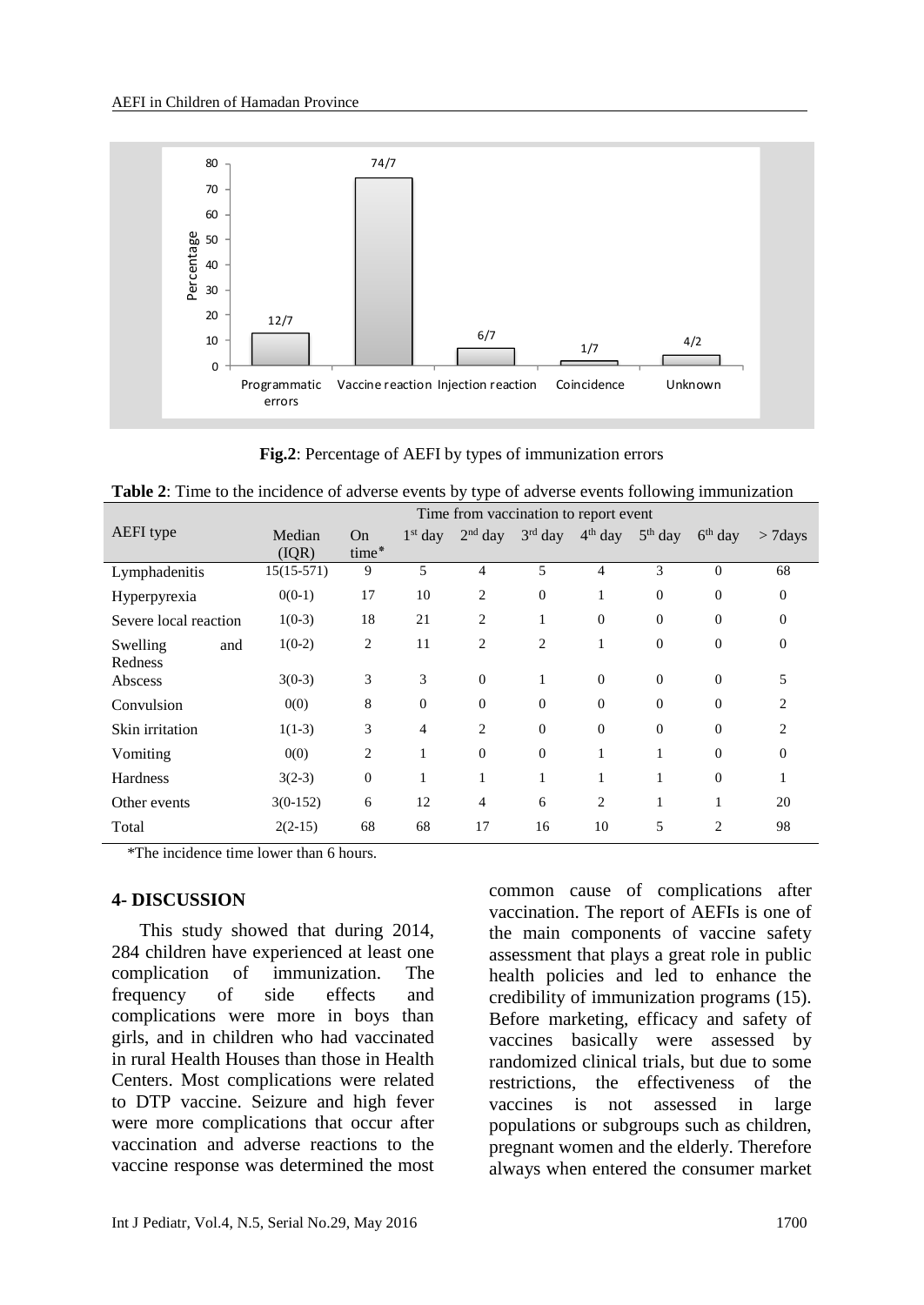there is occurred undercounting in vaccines' adverse effects [\(16,](#page-6-2) [17\)](#page-6-3). So, epidemiological studies are the best tools for assessing the incidence of adverse effects and its associated factors in different populations.

In our study, the incidence rate of AEFI was 11.8 per 10,000 doses. This rate in a study to summarize passive surveillance data for AEFI in China for a 3-year period was 9.2 per 100,000 doses [\(18\)](#page-6-4). In another study conducted in Singapore the incidence of AEFI for a two-year period was 4.4% [\(19\)](#page-6-5). This rate in Cuba was 57.8 per 100,000 [\(20\)](#page-6-6), the overall dose-based reporting rate for the 27 frequently reported vaccine types in the United States was 11,4 reports per 100,000 net doses distributed [\(21\)](#page-6-7). It should be noted that different countries may perform various programs according to their epidemiological situation of vaccinepreventable diseases. On the other hand, difference in active or passive reporting of adverse effects, as well as differences in the incidence rate in terms of study period and study population could effect on comparing the results of different studies  $(22, 23)$  $(22, 23)$ .

Our findings showed that about 60.2% of children with adverse effects had been vaccinated in rural Health Houses and 64% of them had DPT vaccine adverse effects. It, therefore, is necessary to more education of Health House workers for avoiding problems of injection safety and programmatic errors related to injection to improve safety and maintain public confidence in vaccines. In this study, 8 convulsions registered occurred following DPT vaccination. Some other studies reported the risk of febrile seizures following MMR vaccine [\(24,](#page-6-10) [25\)](#page-6-11). In a study to determine the relation between DPT and MMR vaccinations and the risk of a first seizure concluded that the risks of febrile seizures on the day of receipt of DTP vaccine and 8 to 14 days after the

receipt of MMR vaccine, were increased [\(24\)](#page-6-10). In addition, hyperpyrexia and severe local reactions were the most common events following DPT vaccine, as reported in other studies conducted in different parts of Iran [\(26,](#page-6-12) [27\)](#page-6-13). In other countries in China [\(18\)](#page-6-4), Oman [\(28\)](#page-6-14) and Brazil [\(29\)](#page-6-15) DPT vaccine was also the most important factor of AEFI with more frequently of hyperpyrexia. We also found that convulsion and hyperpyrexia are the fastest adverse effects after vaccination that is 80% of cases have occurred in the first day, especially in the first 6 hours after injection. So, efforts to educate parents about the importance of vaccinations and its complications, for their children can be effective.

Our findings also showed that the 42% AEFI were related to BCG vaccine of which 82.3% of the adverse were lymphadenitis. The results of our study are consistent with other studies from Oman [\(28\)](#page-6-14) and Poland [\(30\)](#page-6-16) which reported that the 41% of AEFIs was related to BCG vaccine which. Various factors affected the complications of BCG vaccine including age of the vaccine recipient, doses of the vaccine, vaccine injection technique and vaccine manufacturer [\(31\)](#page-6-17).

Regarding the high incident of lymphadenitis following BCG vaccine injection it is necessary to pay much more attention to first time immunization and retraining vaccinators especially in the field of BCG vaccine injection. The current study showed that 74.7% of AEFI are related to vaccine reaction which is concordance with results of other studies in Iran. But the incidence rate of programmatic error (12.7%) in our study was more than studies done in other regions in Iran [\(10,](#page-6-13) 27). On the other hand, the most common adverse (86%) events caused by programmatic error were lymphadenitis. Accordingly, health workers and policymakers should pay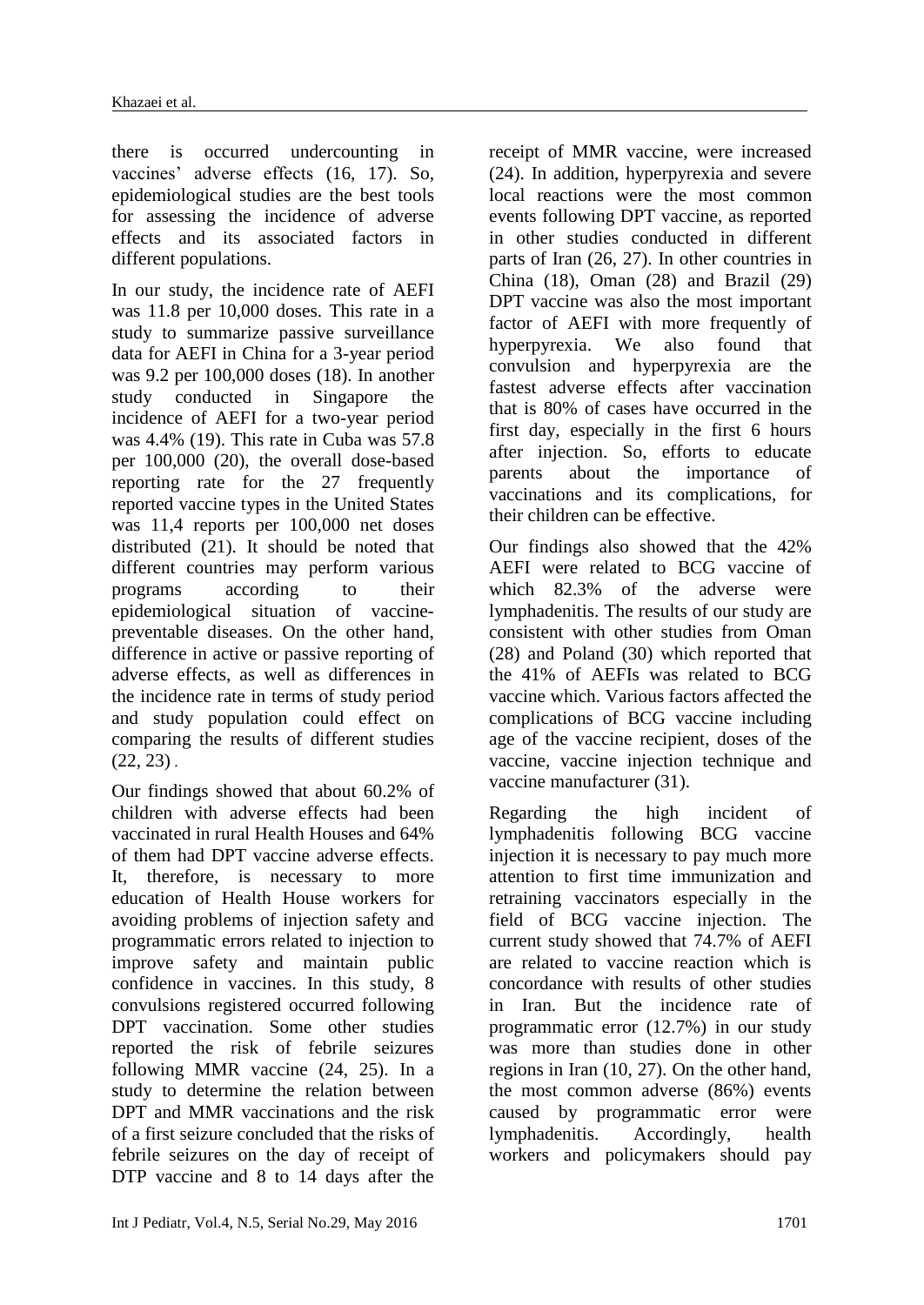more attention to preventing, controlling and monitoring the AEFI in the region.

## **4-1. Limitation**

This study was associated with a limitation: According to the records of adverse effect the vaccine by health care providers based on parental reports. Therefore, mild adverse effects of the vaccine are prone to under-reporting.

## **5- CONCLUSION**

Our study included an increased risk of AEFI in the region (Hamadan province) and the programmatic error still needs to be considered. Accordingly, the more activities need to be consolidated to reduce the adverse effect. Moreover, this study assessed the different aspects of AEFI which may help policymakers to improve the immunization programs. Knowledge about rate and common type of AEFIs facilitates improvement in the safety of vaccines and the vaccination process.

## **6- CONFLICT OF INTEREST**: None.

## **7- ACKNOWLEDGMENTS**

 We would like to thank all health experts and health technicians of the Vicchancellor of Health Servicers of Hamadan University of Medical Sciences.

## **8- REFERENCES**

<span id="page-5-0"></span>1. World Health Organization. Immunization Safety Surveillance. Guidelines for immunization programme managers on surveillance of adverse events following immunization. Geneva: WHO, 2013.

<span id="page-5-1"></span>2. Duclos P, Okwo-Bele JM, Gacic-Dobo M, Cherian T. Global immunization: status, progress, challenges and future. BMC Int Health Hum Rights 2009; 9 Suppl-1:S2. Epub 2009/10/16.

3. Vakili R, Emami-Moghadam Z, Khademi G, Vakili S, Saeidi M. Child Mortality at Different World Regions: A Comparison Review. Int J Pediatr 2015;3(4.2): 809-16.

4. Khodaee Gh, Khademi Gh, Saeidi M. Under-five Mortality in the World (1900- 2015). Int J Pediatr 2015;3(6.1):1093-95.

<span id="page-5-2"></span>5. Moradi-Lakeh M, Esteghamati A. National Immunization Program in Iran: whys and why nots. Hum Vaccin Immunother 2013;9(1):112-4. Epub 2013/02/28.

<span id="page-5-3"></span>6. World Health Organization, United Nations Children's Fund. GIVS global immunization vision and strategy 2006-2015. Geneva: WHO, UNICEF; 2005.

**7.** Taghizade Moghaddam H, Emami Moghadam Z, Khademi Gh, Bahreini A, Saeidi M. Tuberculosis: Past, Present and Future. Int J Pediatr 2016; 4(1): 1243-54*.*

8. Vakili R, Ghazizadeh Hashemi AH, Khademi Gh, Ajilian Abbasi M, Saeidi M. Immunization Coverage in WHO Regions: A Review Article. Int J Pediatr 2015;3(2.1):111-18.

9. Ghazizade Hashemi SA, Bayyenat S, Purbafrani A, Taghizade Moghaddam H, Saeidi M. Comparison of Immunization in Iran and Turkey between Years 1980- 2013. Int J Pediatr 2014; 2(3.3): 75-83.

10. Vahedian M, Faroughi F, Khakshour A, Saeidi M. Study and Comparison the Knowledge of Medical and Public Health Students about Control and Treatment of TB with DOTS Strategy. Int J Pediatr 2014; 2(2.2): 133-40.

<span id="page-5-4"></span>11. Alicino C, Merlano C, Zappettini S, Schiaffino S, Della Luna G, Accardo C, et al. Routine surveillance of adverse events following immunization as an important tool to monitor vaccine safety. Hum Vaccin Immunother 2015;11(1):91-4.

<span id="page-5-5"></span>12. Nzolo D, Ntetani Aloni M, Mpiempie Ngamasata T, Mvete Luemba B, Bazundama Marfeza S, Bothale Ekila M, et al. Adverse events following immunization with oral poliovirus in Kinshasa, Democratic Republic of Congo: preliminary results. Pathog Glob Health 2013;107(7):381-4.

<span id="page-5-6"></span>13. World Health Organization. Immunization Safety Surveillance: Guidelines for immunization programme managers on surveillance of adverse events following immunization. Geneva: WHO; 2013.